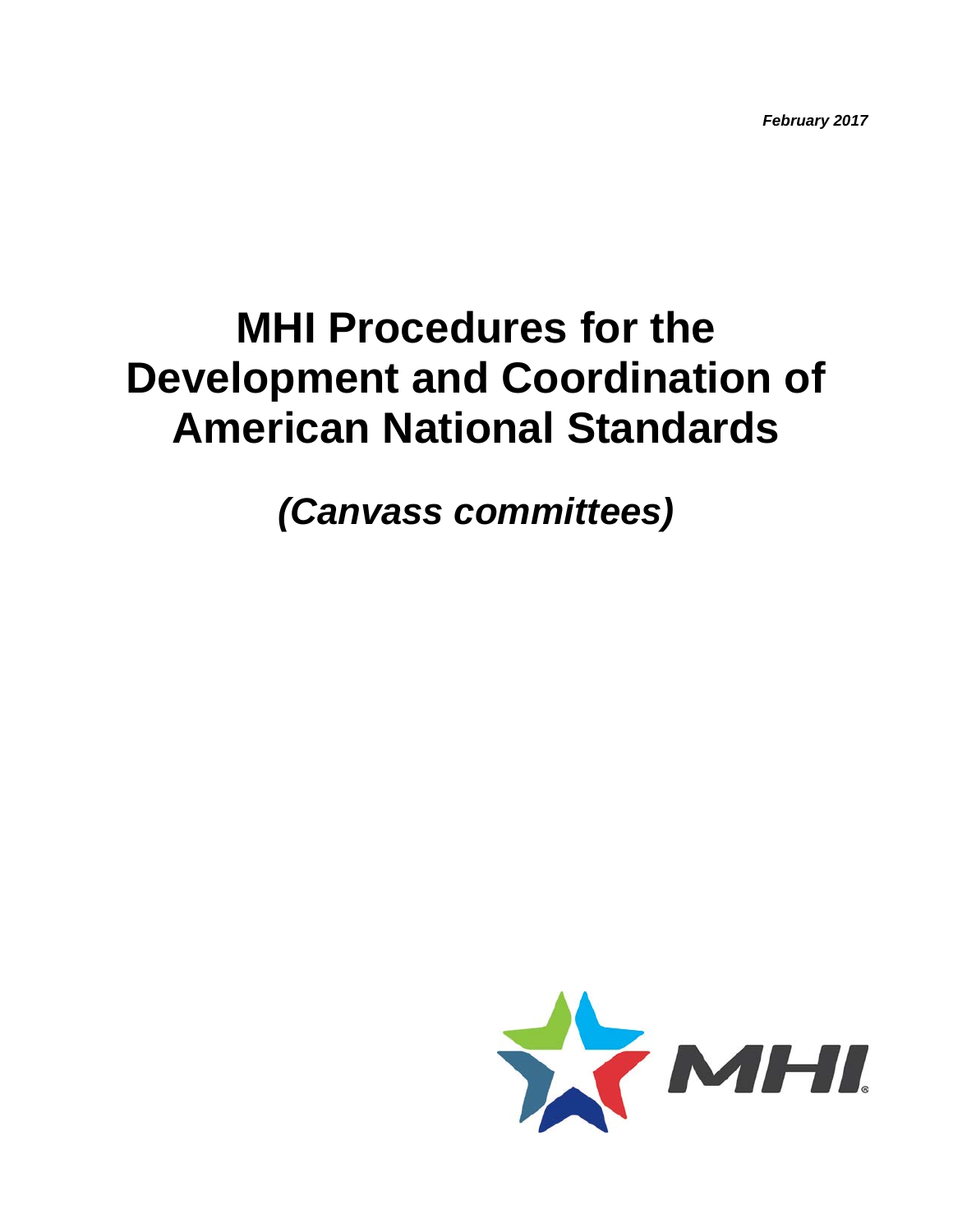# <span id="page-1-0"></span>**Foreword**

MHI is an accredited developer of American National Standards (ANS) within its American National Standards Institute (ANSI) approved scope.

This procedures document relies heavily on the companion ANSI document *ANSI Essential Requirements: Due Process Requirements for American National Standards* (available at [www.ansi.org/essentialrequirements](http://www.ansi.org/essentialrequirements) and referred to in this document either as Essential Requirements or as ER). It is strongly recommended that the reader obtain the ANSI document to support the full understanding of the MHI procedures.

MHI followed ANSI default procedures for the canvass process in the document *ANSI Procedures for the Development and Coordination of American National Standards* until those procedures were eliminated in favor of *ANSI Essential Requirements: Due process requirements for American National Standards* in 2003 and 2010. This document borrows heavily from the original procedures document and in particular Annex B from that document that refers to the Canvass process. Although the words "Canvass process" are not contained in the ANSI Essential Requirements document, the MHI standards developed following these procedures follow the canvass process for developing a consensus body.

MHI industry groups, are the developers of the various standards and specifications under the accreditation of MHI. Each standard identifies the sponsoring organization of each standard on the cover page and/or the title page. Regardless of the standard or specification, any questions or comments should be addressed directly to the MHI Standards Administrator via email at [standards@mhi.org.](mailto:standards@mhi.org)

The voluntary standards system in the United States consists of a large number of standards developers that write and maintain one or more national standards. Among them are professional societies, trade associations and other organizations. Thousands of individuals, companies, other organizations (e.g., labor, consumer, and industrial) and government agencies voluntarily contribute their knowledge, talent, and effort to standards development.

Many standards developers and participants support ANSI as the central body responsible for the identification of a single, consistent set of voluntary standards called American National Standards. ANSI approval of these standards is intended to verify that the principles of openness and due process have been followed in the approval procedure and that a consensus of those directly and materially affected by the standards has been achieved. ANSI coordination is intended to assist the voluntary system to ensure that national standards needs are identified and met with a set of standards that are without conflict or unnecessary duplication in their requirements.

ANSI is the U.S. member of non-treaty international standards organizations such as the International Organization for Standardization (ISO), the International Electrotechnical Commission (IEC) through the United States National Committee, the Pacific Area Standards Congress (PASC), and the Pan American Standards Commission (COPANT). As such, ANSI coordinates the activities involved in U.S. participation in these groups.

Accredited standards developer:

**MHI 8720 Red Oak Blvd., Suite 201 Charlotte, NC 28278 (704)676-1190 [www.mhi.org/standards](http://www.mhi.org/standards)**

Approved by ANSI February 17, 2017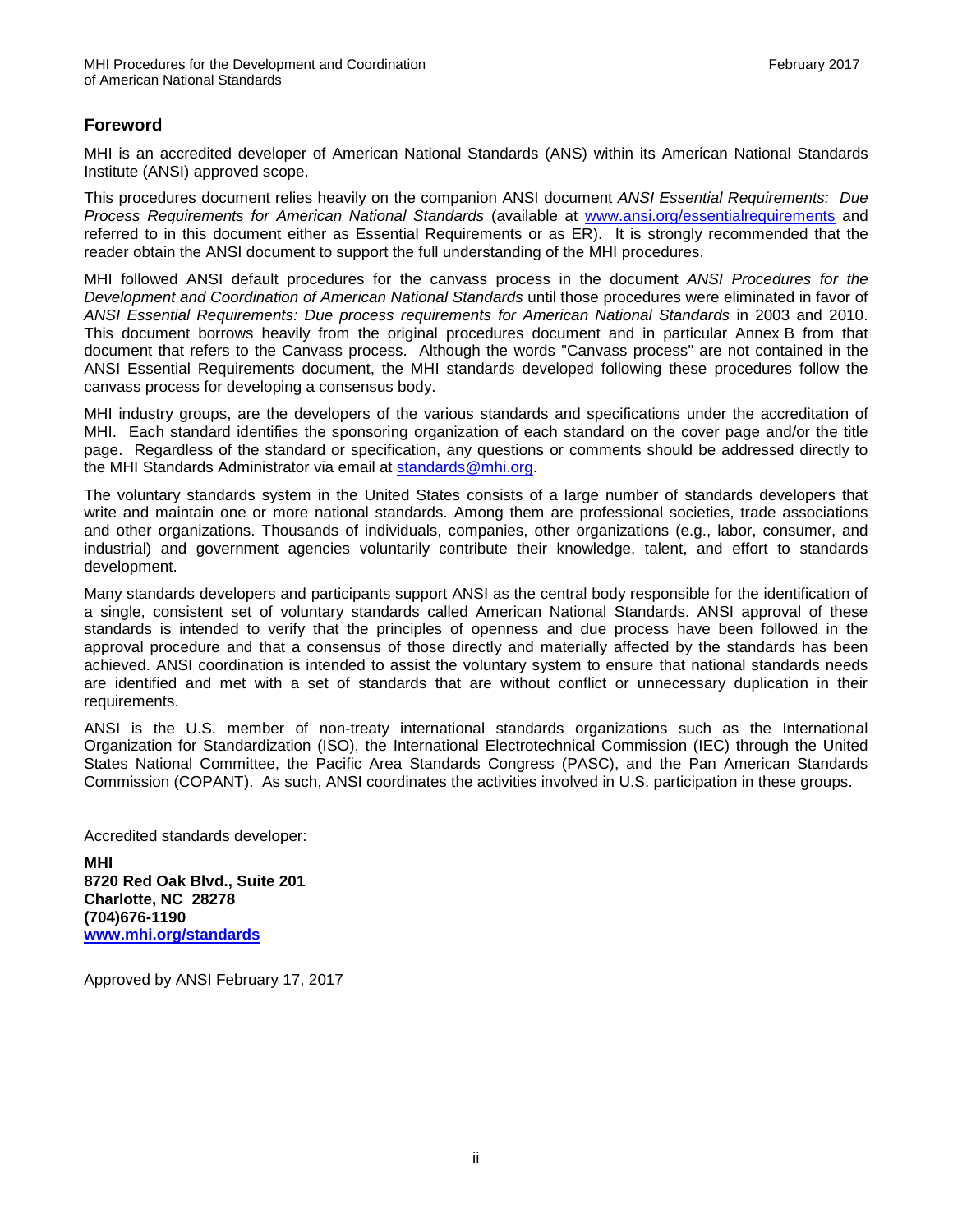# **MHI Procedures for the Development and Coordination of<br>American National Standards**

# <span id="page-2-0"></span>**Contents**

| 1               |  |  |
|-----------------|--|--|
| 2               |  |  |
| 3               |  |  |
| 3.1             |  |  |
| 3.2             |  |  |
| 4               |  |  |
| 4.1             |  |  |
| 4.2             |  |  |
| 5               |  |  |
| 5.1             |  |  |
| 5.2             |  |  |
| 5.3             |  |  |
| 5.4             |  |  |
| 5.5             |  |  |
| 6               |  |  |
| 7               |  |  |
| 7.1             |  |  |
| 8               |  |  |
| 8.1             |  |  |
| 8.2             |  |  |
| 8.3             |  |  |
| 8.4             |  |  |
| 8.5             |  |  |
| 8.6             |  |  |
| 8.7             |  |  |
| 9               |  |  |
| 10              |  |  |
| 11              |  |  |
| 11.1            |  |  |
| 11.2            |  |  |
|                 |  |  |
|                 |  |  |
| 12 <sup>2</sup> |  |  |
| 13              |  |  |
| 13.1            |  |  |
| 13.2            |  |  |
| 14              |  |  |
| 15              |  |  |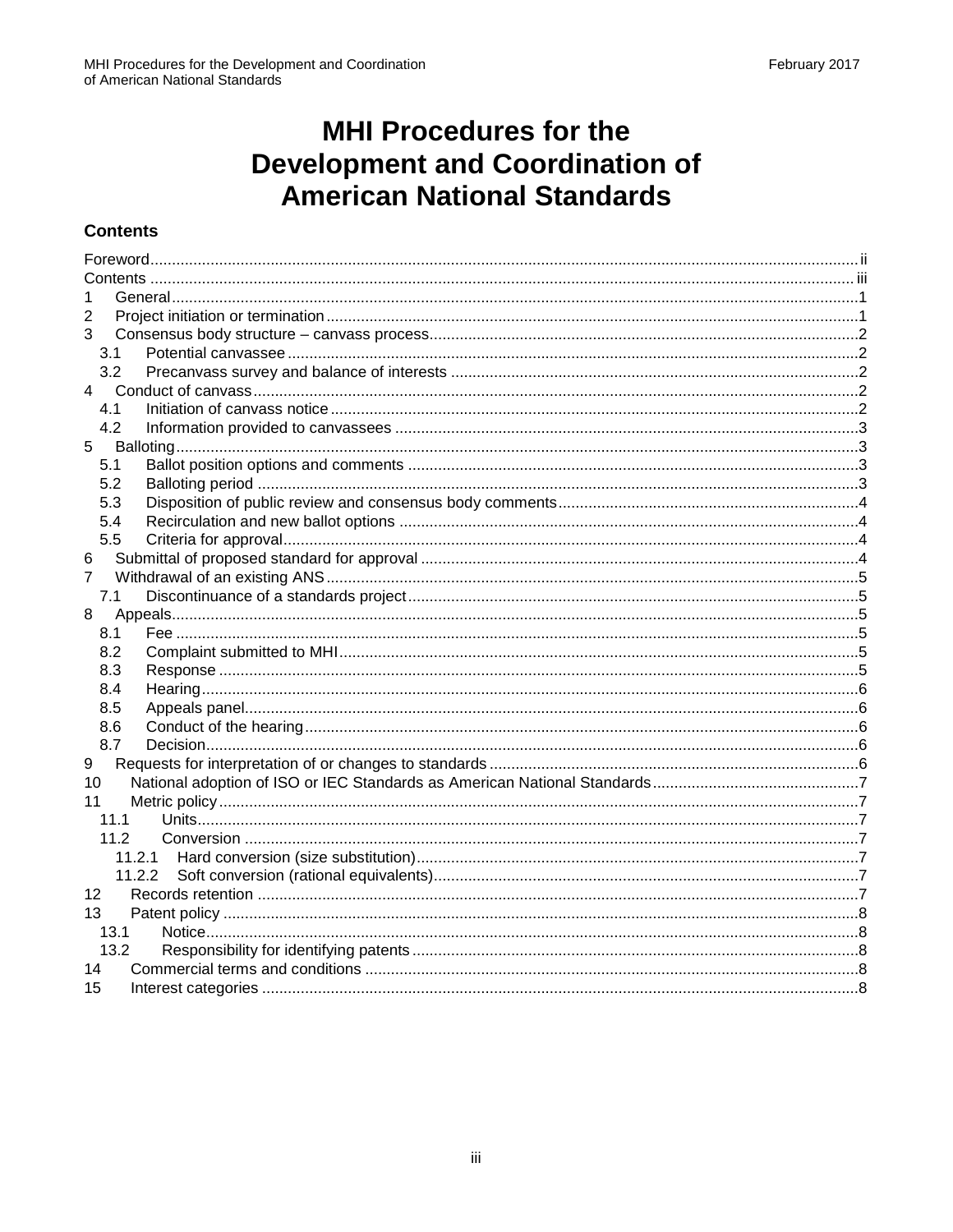# **MHI Procedures for the Development and Coordination of American National Standards**

# <span id="page-3-0"></span>**1 General**

These procedures constitute the MHI method of developing evidence of consensus for the approval, reaffirmation, revision, or withdrawal of American National Standards by utilizing the canvass process of developing a consensus body. In addition to complying with the requirements for accreditation, MHI fully adopts ANSI's document *ANSI Essential Requirements: Due process requirements for American National Standards*  (Essential Requirements) at [www.ansi.org/essentialrequirements.](http://www.ansi.org/essentialrequirements)

In order to protect MHI and its industry groups from liability that might arise from any of their participation in the development of standards that are either unduly restrictive or permissive and to provide for the use of uniform procedures in standards setting activities, it is hereby declared to be the policy of MHI that:

- a) No MHI industry group shall engage in standards setting activities unless such activities are conducted in full compliance with these procedures and the Essential Requirements.
- b) No MHI industry group shall seek accreditation from ANSI as a standards developer, or serve as such, except as an accredited sponsor using these procedures.
- c) No MHI industry group shall make as a condition of membership eligibility or continuing membership that an applicant or member comply with any standard. In addition no industry group shall require its members to submit to a certification program to confirm compliance with a standard as a condition of membership.
- d) MHI General Counsel may review any proposed standard prior to their completion and publication to determine whether the proposed publication shall be treated as a standard for purposes of this Statement of Policy.
- e) All MHI industry groups that develop a proposed standard shall decide whether it is to be copyrighted. If the decision is to copyright the finished publication, MHI General Counsel should be contacted to handle the necessary documentation and filing.

# <span id="page-3-1"></span>**2 Project initiation or termination**

The decision to initiate development of a standards project starts with MHI industry groups. When it is first recognized that the work of any of these groups is intended to result in the development of a new standard, revision/reaffirmation/withdrawal of an existing standard, or termination of an existing project, written notification shall be given to the MHI Standards Administrator who will determine whether the standard may be in conflict with any existing ANS and shall make good faith efforts to resolve any potential conflicts through coordination/harmonization as prescribed in the Essential Requirements. If no such conflict exists, the Standards Administrator shall then submit any appropriate project initiation or termination notice to ANSI.

At the initiation of a project to develop or revise an American National Standard, notification shall be transmitted to ANSI using the Project Initiation Notification System (PINS) form, or its equivalent, for announcement in Standards Action. A PINS form may be submitted, but is not required, at the initiation of a project to reaffirm or withdraw an American National Standard.

A statement shall be submitted and published as part of the PINS announcement that shall include:

- a) an explanation of the need for the project, including, if it is the case, a statement of intent to submit the standard for consideration as an ISO or ISO/IEC JTC-1 standard; and
- b) identification of the stakeholders (e.g., telecom, consumer, medical, environmental, etc.) likely to be directly impacted by the standard.

If the response to sub-section (b) changes substantively as the standard is developed, a revised PINS shall be submitted and published.

MHI adopts by reference the following provisions in Essential Requirements: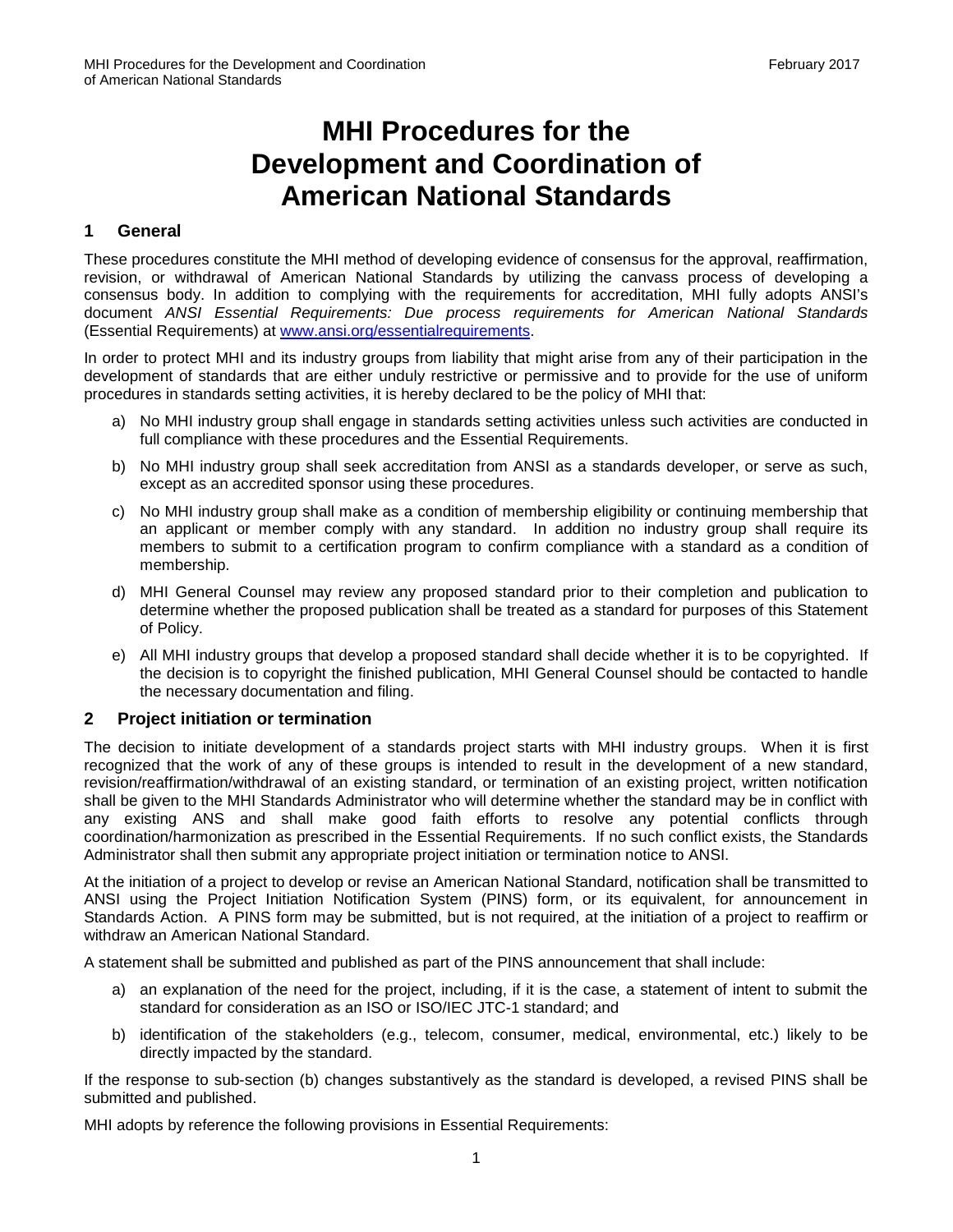- a) 2.5.1.1 PINS Exceptions
- b) 2.5.1.2 Assertions of conflict or duplication
- c) 2.5.1.3 PINS Deliberation Report

# <span id="page-4-0"></span>**3 Consensus body structure – canvass process**

#### <span id="page-4-1"></span>**3.1 Potential canvassee**

A list of potential canvassess shall be created by the MHI Standards Administrator and the industry group, consisting of those organizations, companies, government agencies, standards developers, individuals, etc., known to be, or who have indicated that they are, directly and materially affected by various material handling standards. This list will be used to conduct pre-canvass surveys to determine interest in specific standards under MHI's accredited scope.

#### <span id="page-4-2"></span>**3.2 Precanvass survey and balance of interests**

As standards are newly developed, revised or reaffirmed, MHI shall conduct a pre-canvass interest survey, in which the standards developer informs the potential canvassees in writing about the use of the canvass process for developing evidence of consensus, and, if the potential canvassees are interested in participating, obtains an appropriate interest category classification for purposes of ensuring balance of interests.

MHI's package of precanvass information shall contain:

- a) the title, designation, scope, and description of the standard along with the history of its development;
- b) MHI's interest categories (with descriptions, see Annex A);
- c) a survey providing the option to join/not to join the list of canvassees;
- d) an explanation of the ANSI function; and
- e) a response deadline.

All those who have agreed to participate shall be included on the canvass list, together with their agreed-upon interest categories in accordance with Essential Requirements 1.2 and 1.3. In addition, the affiliation and interest category of each member of the consensus body shall be made available to interested parties upon request.

MHI shall strive to maintain a balance of interests on the canvass list. Historically the criteria for balance are that:

- a) no single interest category constitutes more than one-third of the membership of a consensus body dealing with safety-related standards; or b
- b) no single interest category constitutes a majority of the membership of a consensus body dealing with other than safety-related standards.

If any canvassee does not select an interest category, selects multiple interest categories, or it is determined that an incorrect interest category may have been selected, the MHI Standards Coordinator shall consult with the canvassee, ask them to choose a single appropriate category, and obtain written confirmation from the canvassee. The list of canvassees shall meet the requirements in 1.2 of Essential Requirements regarding lack of dominance. No individual shall appear more than once on this list.

Once an interest survey has been completed for a standard, it need not be repeated for subsequent balloting of the document. In addition, a single interest survey may be conducted for a group or category of standards.

In addition to the precanvass survey, notification of standards activity shall be announced in suitable media as appropriate to demonstrate the opportunity for participation by all directly and materially affected persons.

# <span id="page-4-3"></span>**4 Conduct of canvass**

#### <span id="page-4-4"></span>**4.1 Initiation of canvass notice**

Proposals for new American National Standards and proposals to revise, reaffirm, or withdraw approval of existing American National Standards shall be transmitted to ANSI using the BSR-8 form, or its equivalent, for listing in Standards Action in order to provide an opportunity for public comment. Upon receipt of a BSR-8, ANSI shall announce the initiation of the canvass in Standards Action. This will alert all to the canvass and may elicit additional interested parties as canvassees. This announcement shall include a statement that the canvass list is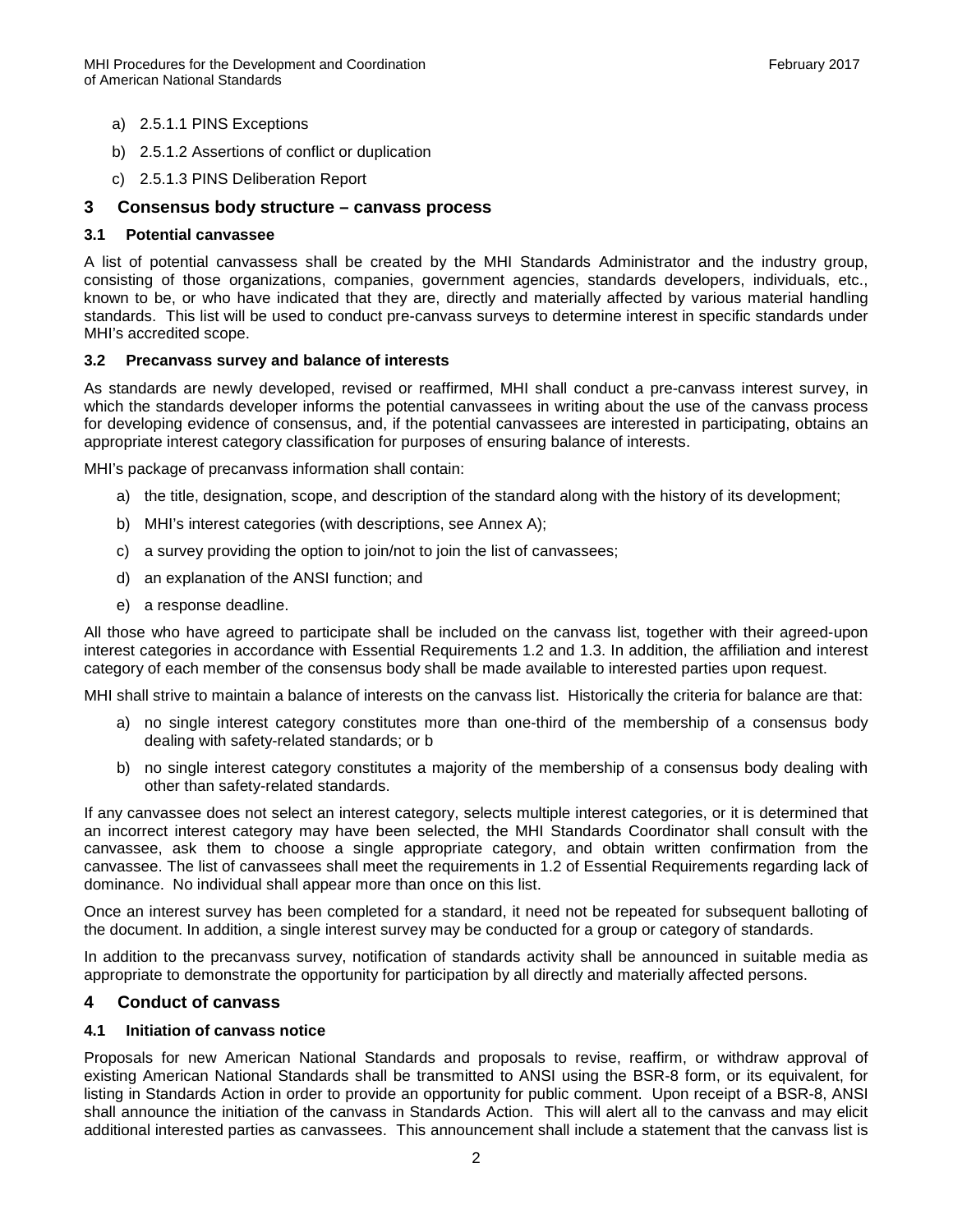available upon request from the developer, or alternately, a URL address where an electronic version of the canvass list is posted. Canvassees subsequently added to the canvass list shall have the same amount of time to respond as do the other canvassees.

MHI shall coordinate with any appropriate USA Technical Advisory Group(s) regarding any proposed new, revised, or reaffirmed standards.

A public canvass initiation announcement may be requested at any stage in the development of the standard, at the option of the standards developer, and may be concurrent with balloting.

#### <span id="page-5-0"></span>**4.2 Information provided to canvassees**

The standards developer shall transmit, at minimum, the following information to all canvassees and other interested parties so requesting unless the developer has previously supplied this information:

- a) a copy of the canvass list, consisting of the name, affiliation, and category of interest of each canvassee;
- b) the complete proposed American National Standard or the relevant portion under consideration when the canvassee has previously received the complete standard;
- c) a ballot form with the specific positions identified in 4.3; and
- d) instructions on how to submit comments in accordance with 4.3;
- e) the deadline for submitting ballots or comments in accordance with 4.4; and
- f) a statement as to whether ballot is considered a new ballot or recirculation ballot in accordance with 4.6.

Upon request, the standards developer shall provide to the canvassee a reasonable number of copies of the document being considered, to allow for a speedy determination of position by the canvassee. If the document contains material that is not to be considered for approval as an American National Standard, such as an introduction or annex, a clear statement shall be included indicating those portions of the standard that are to be considered for approval by ANSI.

#### <span id="page-5-1"></span>**5 Balloting**

Ballots shall be recorded in accordance with the procedures outlined below.

#### <span id="page-5-2"></span>**5.1 Ballot position options and comments**

The ballot form used by the standards developer shall provide opportunity for the canvassee to indicate its position:

- a) Affirmative;
- b) Affirmative, with comment;
- c) Negative, with reasons (the reasons for a negative vote shall be given and if possible should include specific wording or actions that would resolve the objection); or
- d) Abstain.

Comments should be submitted on the MHI comments form (modeled after ISO comments form 13b) distributed with the ballot.

Negative votes that are not accompanied by comments or comments not related to the proposal under consideration may not be considered.

#### <span id="page-5-3"></span>**5.2 Balloting period**

The balloting period for letter ballots shall end a minimum of two weeks and a maximum of six weeks from the date of issue or as soon as all ballots are returned, whichever comes first. The balloting period duration shall be determined by the MHI Standards Administrator. An extension may be granted at the MHI Standards Administrator's option, when warranted. Appropriate follow-up action should be taken by the MHI Standards Administrator. An extension may be granted at the MHI Standards Administrator's or chair's option, when warranted.

Those not on the canvass list who have a direct and material interest in the standard have an opportunity to participate in the review of the standard during the public review process, as announced in *Standards Action*.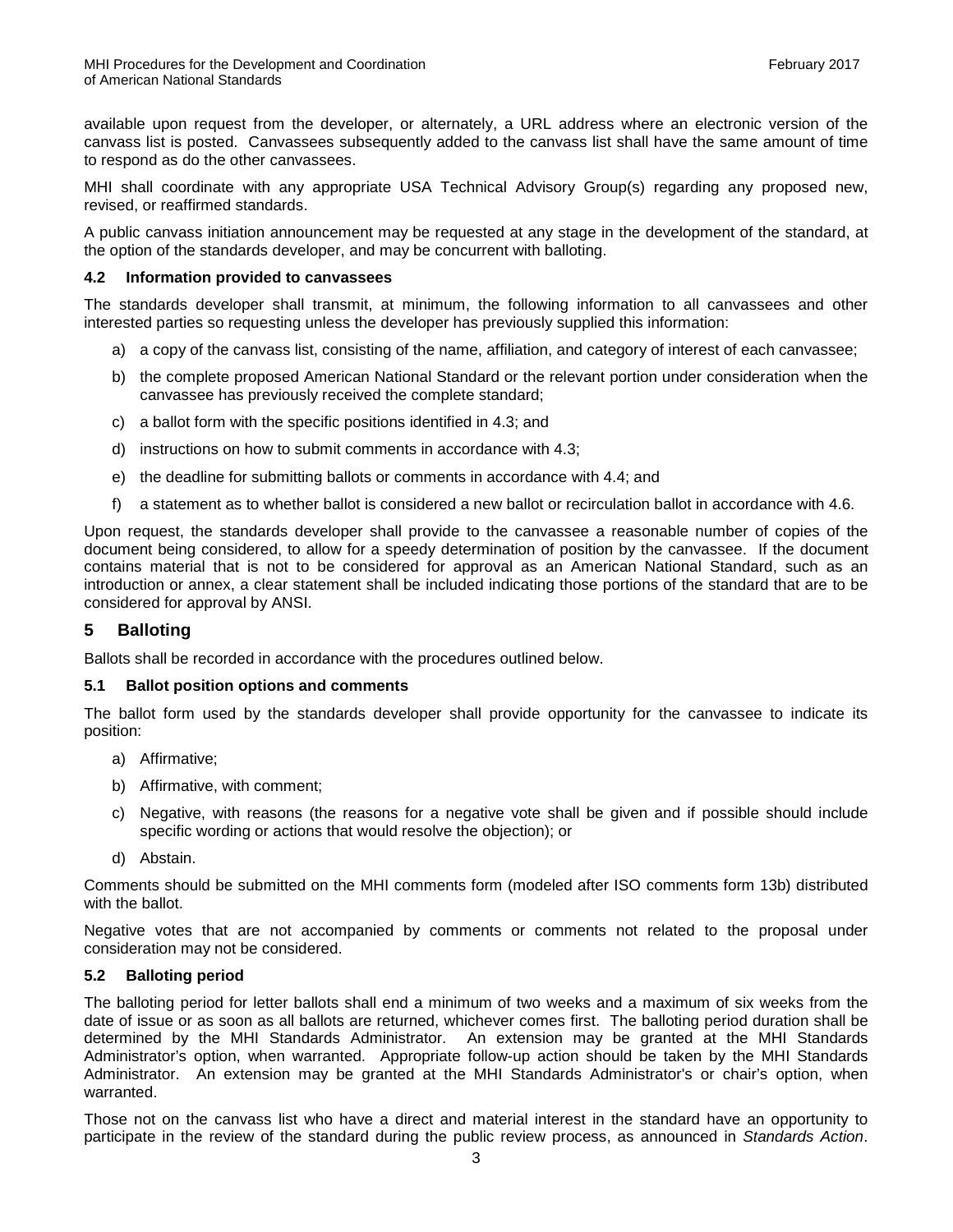Their deadline to respond shall be the same as the comment deadline announced in *Standards Action* unless an extension of up to 30 days has been requested by the commenter and granted by the Standards Administrator.

#### <span id="page-6-0"></span>**5.3 Disposition of public review and consensus body comments**

Prompt consideration shall be given to the written views and objections of all participants. In connection with an objection articulated during a public comment period, or submitted in connection with a vote, an effort to resolve all expressed objections shall be made, and each objector shall be advised in writing (including electronic communications) of the disposition of the objection and the reasons therefore.

Following all attempts at resolution of comments, those submitting comments shall receive a report of the disposition of all comments that contains the name of the commenter, the clause, the comment and the resulting committee response. If any of these changes are deemed as substantive (see Essential Requirements Annex A), they shall be clearly identified as such. An attempt will be made at resolution of all comments.

If resolution is not achieved, the objector shall be informed in writing (may use electronic communication) that an appeals process exists using the MHI appeals procedures in Annex D. In addition, each objection resulting from public review or submitted by a member of the consensus body, and which is not resolved must be reported to the BSR. An objection is considered resolved when a negative vote cast by a member of the consensus body or a comment submitted as a result of public review where the negative voter agrees to change his/her vote or the negative commenter accepts the proposed resolution of their comment.

Any comments received subsequent to the closing of the public review and comment period may be considered as part of the current disposition process or shall be considered in the same manner as a new proposal. Timely comments that are not related to the proposal under consideration shall be documented and considered in the same manner as submittal of a new proposal and will generally be considered during the next review cycle. The submitter of the comments shall be so notified.

Unresolved objections, attempts at resolution, and any substantive change shall be reported to the consensus body in order to afford all members an opportunity to respond, reaffirm, or change their vote within four weeks. Substantive changes made in a proposed American National Standard shall be listed in *Standards Action* in accordance with Essential Requirements, Section 2.5.

#### <span id="page-6-1"></span>**5.4 Recirculation and new ballot options**

If a previous round of balloting results in any substantive changes, a recirculation ballot shall be sent to the canvassees. In addition, all canvassees will receive a summary regarding the extent of changes that were made, including identification of any substantive changes.

If any canvassees do not respond to the recirculation ballot, then their ballots from the previous round of balloting shall carryover to the current round of ballots.

The MHI Standards Developer and the development committee chair may deem that a revised draft standard has been substantially changed to the point where Standards administratorthe revised version of the draft standard should be treated as a new proposal. In this case, the previous balloting results shall be discarded in favor of a new set of ballots with no carryover of votes from the most recent ballot to the current ballot. If this action is taken, the revised ballot information shall clearly state that previously cast votes shall not be considered in favor of the response on the current ballot.

# <span id="page-6-2"></span>**5.5 Criteria for approval**

Approval of a new standard, revision or reaffirmation of an existing standard, or an addendum to part or all of an existing standard shall require approval by at least a majority of the canvass list and at least two-thirds of those voting, excluding abstentions.

# <span id="page-6-3"></span>**6 Submittal of proposed standard for approval**

Upon completion of the procedures for canvass, for disposition of views and objections, and for appeals, the proposed standard may be submitted to ANSI for approval using ANSI's BSR-9 or equivalent form.

The information to be supplied to ANSI shall include:

a) title and designation of the proposed American National Standard;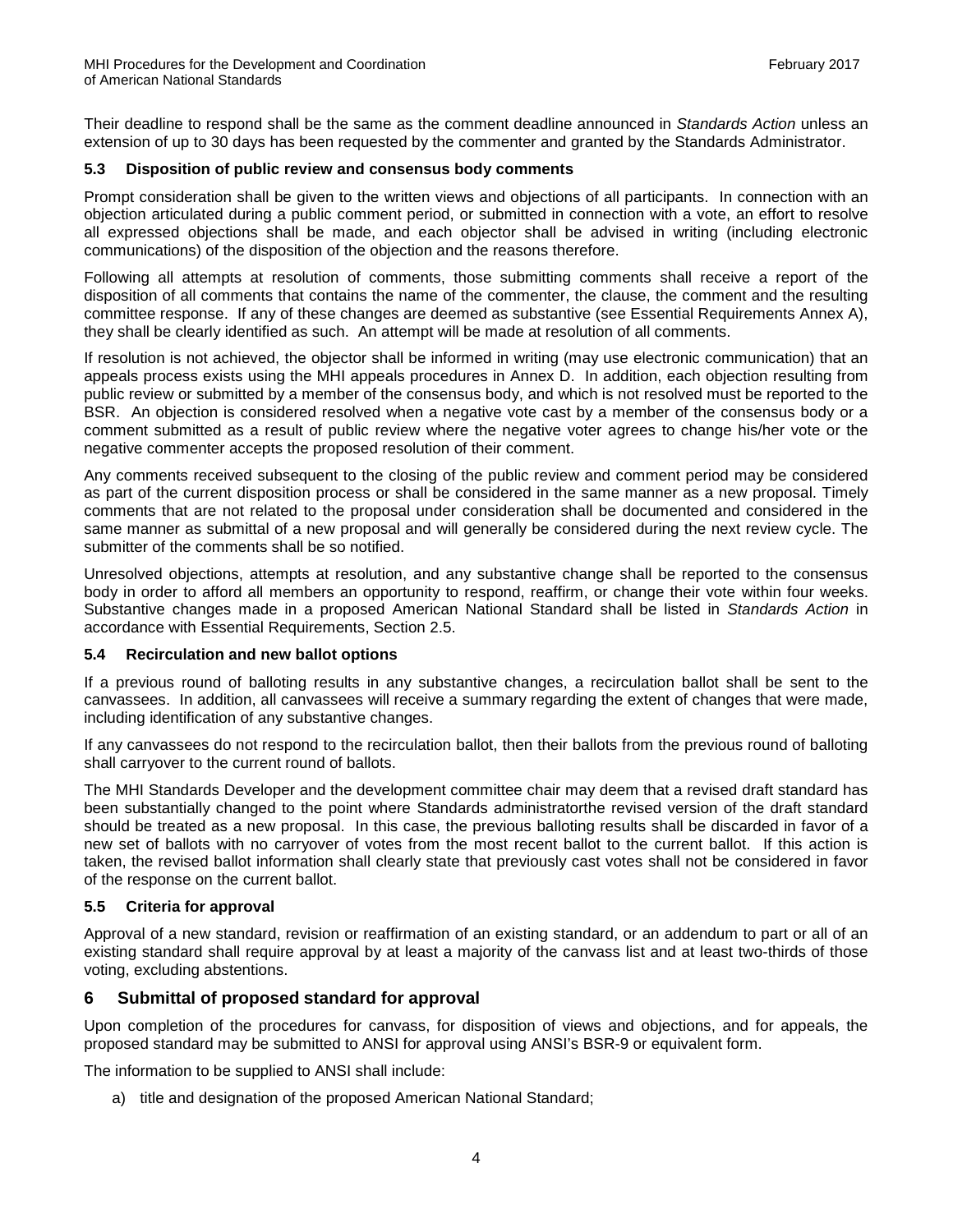- b) indication of the type of action requested (that is, approval of a new American National Standard or reaffirmation, revision, or withdrawal of an existing American National Standard);
- c) a declaration that applicable procedures were followed;
- d) a declaration that the proposed standard is within the scope of the previously registered standards activity;
- e) a declaration that conflicts with another American National Standard have been addressed in accordance with these procedures;
- f) a roster of the consensus body that indicates: the vote of each member including abstentions and unreturned ballots, if applicable; the interest category of each member; and a summary thereof;
- g) a declaration that all appeal actions related to the approval of the proposed standard have been completed;
- h) a declaration that the criteria contained in the ANSI patent policy have been met, if applicable; and
- i) identification of all unresolved negative views and objections, with names of the objector(s), and a report of attempts toward resolution.

# <span id="page-7-0"></span>**7 Withdrawal of an existing ANS**

The recommendation for the withdrawal of an existing ANS shall originate from the industry group responsible for its development and affirmed by the MHI Standards Administrator.

#### <span id="page-7-1"></span>**7.1 Discontinuance of a standards project**

MHI may decide to abandon the processing of a proposed new or revised American National Standard or portion thereof at its own discretion. MHI shall notify ANSI immediately of such actions.

# <span id="page-7-2"></span>**8 Appeals**

The right to appeal actions or inactions at any point in the standards development process shall be incorporated into written communications at all stages of the development process.

Persons who have directly and materially affected interests and who have been or will be adversely affected by any procedural action or inaction by a standards developer with regard to the development of a proposed American National Standard or the revision, reaffirmation, or withdrawal of an existing American National Standard, have the right to appeal. A standards developer may choose to offer an appeals process to address appeals on other than procedural issues. Procedural complaints include whether a technical issue was afforded due process. The burden of proof to show adverse effect shall be on the appellant.

Appeals shall follow the procedure outlined below.

# <span id="page-7-3"></span>**8.1 Fee**

A fixed fee of \$500 shall be charged for procedural appeals. Requests for fee waivers or reductions shall be directed in writing to the MHI Standards Administrator. Such requests shall be accompanied by supporting reasons for the request (hardship, anticipated workload, etc.).

#### <span id="page-7-4"></span>**8.2 Complaint submitted to MHI**

The appellant shall file a written complaint with MHI within 30 days after the date of notification of action or at any time with respect to inaction. The complaint shall state the nature of the objection(s) including any adverse effects, the clause(s) of these procedures or the standard that is at issue, actions or inactions that are at issue, and the specific remedial action(s) that would satisfy the appellant's concerns. Previous efforts to resolve the objection(s) and the outcome of each shall be noted.

#### <span id="page-7-5"></span>**8.3 Response**

Within 30 days after receipt of the complaint, MHI shall respond in writing to the appellant, specifically addressing each allegation of fact in the complaint to the extent of the respondent's knowledge.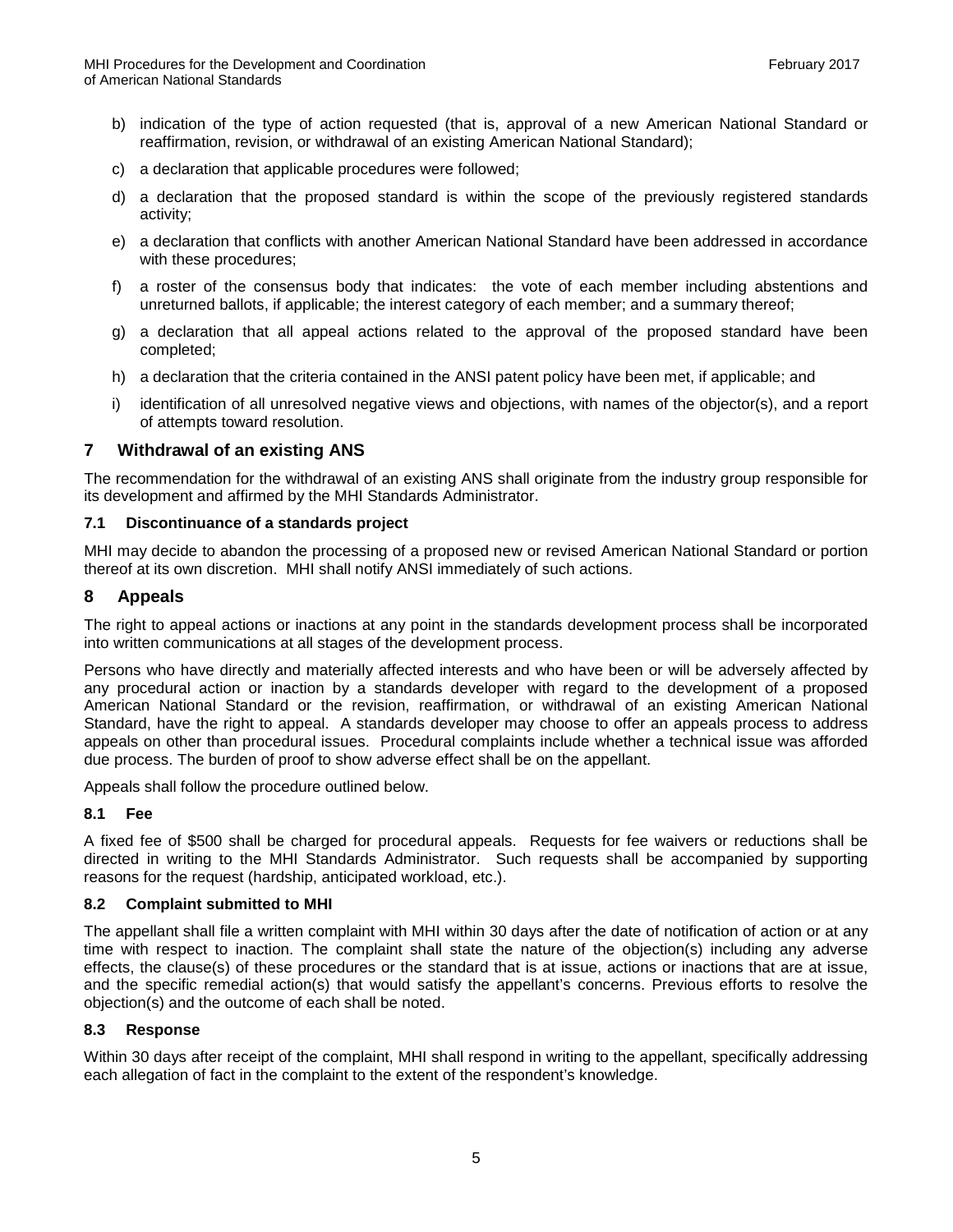# <span id="page-8-0"></span>**8.4 Hearing**

If the appellant and the respondent are unable to resolve the written complaint informally in a manner consistent with these procedures, MHI shall schedule a hearing (in person or by teleconference) with an appeals panel on a date agreeable to all participants, giving at least 10 working days notice.

# <span id="page-8-1"></span>**8.5 Appeals panel**

The appeals panel shall consist of three individuals who have not been directly involved in the matter in dispute, and who will not be materially or directly affected by any decision made or to be made in the dispute. At least two members shall be acceptable to the appellant and at least two shall be acceptable to the respondent.

#### <span id="page-8-2"></span>**8.6 Conduct of the hearing**

The appellant has the burden of demonstrating adverse effects, improper actions or inactions, and the efficacy of the requested remedial action. The respondent has the burden of demonstrating that the consensus body and the secretariat took all actions in compliance with these procedures and that the requested remedial action would be ineffective or detrimental. Each party may adduce other pertinent arguments, and members of the appeals panel may address questions to individuals. Robert's Rules of Order (latest edition) shall apply to questions of parliamentary procedure for the hearing not covered herein.

#### <span id="page-8-3"></span>**8.7 Decision**

The appeals panel shall render its decision in writing to the appellant within 30 days, stating findings of fact and conclusions, with reasons therefore, based on a preponderance of the evidence presented to the appeals panel. Consideration shall be given to the following positions, among others, in formulating the decision:

- a) Finding for the appellant, remanding the action to the consensus body or the secretariat with a specific statement of the issues and facts in regard to which fair and equitable action was not taken;
- b) Finding for the respondent, with a specific statement of the facts that demonstrate fair and equitable treatment of the appellant and the appellant's objections;
- c) Finding that new, substantive evidence has been introduced, and remanding the entire action to the consensus body for appropriate reconsideration.

# <span id="page-8-4"></span>**9 Requests for interpretation of or changes to standards**

MHI does not render interpretations of any standards or specifications, but will consider any comments or suggested changes for future revisions of its standards. ANSI also does not provide interpretations and shall refer any inquiries to appropriate standards developers.

Suggested changes are accepted for possible adoption in future versions of its standards. Comments and requests for changes shall only be considered in response to a written request sent to the MHI Standards Administrator, either in hard copy format or by e-mail (standards@mhi.org):

Comments and change requests must be submitted utilizing the following format:

- a) **Designation**: Cite the standard designation and the date of ANSI approval;
- b) **Subject:** Cite the portion(s) of the standard subject to the change request;
- c) **Issue:** Clearly and concisely state the issue that needs to be addressed (e.g. do values need to be changed, are editorial changes needed, is additional explanation needed, or do requirements need to be added/dropped?);
- d) **Suggested revision:** Optionally state suggested changes to the standard.

Requests which are not submitted in this format shall be returned to the submitter by the MHI Standards Administrator, along with information on how to submit the requests in the proper format.

The MHI Standards Administrator shall maintain a log of all change requests received for an ANS so they may be considered during the next revision cycle.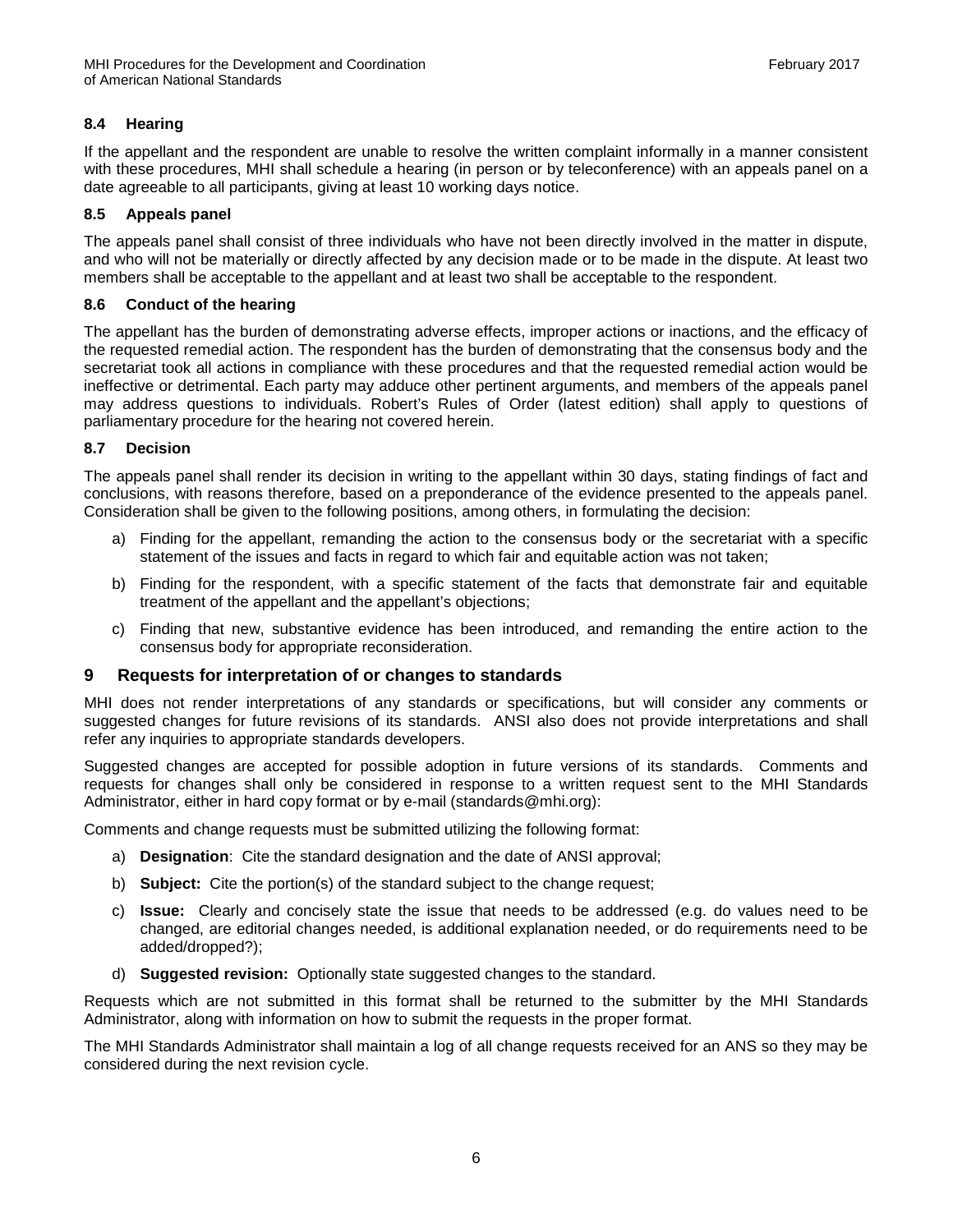# <span id="page-9-0"></span>**10 National adoption of ISO or IEC Standards as American National Standards**

If MHI industry groups wish to adopt an ISO or IEC standard as an American National Standard, they shall comply with the requirements set forth in *ANSI Procedures for the National Adoption of ISO or IEC Standards as American National Standards (available on the ANSI website)*.

#### <span id="page-9-1"></span>**11 Metric policy**

MHI standards development activities shall utilize the following metric policy.

#### <span id="page-9-2"></span>**11.1 Units**

Units of the International System of Units (SI), the modernized metric system, are the preferred units of measurement in American National Standards. All standards will contain appropriate International System of Units (SI) units for each measure accompanied by units.

U.S. Customary units may be the primary unit following a value, but an SI equivalent value and unit shall follow the U.S. Customary value and unit. For example, a measurement of twelve inches may be shown as 12 in. (304.8 mm).

#### <span id="page-9-3"></span>**11.2 Conversion**

U.S. Customary measurements may be converted by hard or soft conversion.

#### <span id="page-9-4"></span>**11.2.1 Hard conversion (size substitution)**

A hard conversion involves converting U.S. Customary units into nonequivalent metric units, possibly significantly changing the measure. A hard conversion actually requires physical change to match a rounded metric value (e.g. a two quart measurement may be hard converted into two liters). Hard conversion is used to simplify the measurement and use SI values that are functionally equivalent. Hard conversion may also be referred to as size substitution.

Hard conversions shall be identified with the words "hard conversion" following the conversion value. For example, a measurement of two quarts, hard converted to two liters may be shown as 2 qt. (2 L, hard conversion).

Whenever any hard conversion is contained in a standard, the standard shall contain an explanation of the term "hard conversion". The following is suggested language to be contained in a standard regarding hard conversions:

*hard conversion: the process of converting U.S. Customary units into nonequivalent metric units, possibly significantly changing the measure. Hard conversion is used to simplify the measurement and use standardized metric measures that are functionally equivalent. Hard conversion may also be referred to as "size substitution."*

#### <span id="page-9-5"></span>**11.2.2 Soft conversion (rational equivalents)**

A soft conversion recalculates the measure in metric terms (e.g. an item with a 12 in. measurement does not change size, but is measured as 304.8 mm).

Soft conversions may also be made as rational equivalents. A rational equivalent conversion rounds a measurement to the nearest appropriate metric rounded value without significantly changing the value. For instance, the rational equivalent for a 12 in. measurement may be shown as 300 mm rather than 304.8 mm.

Soft conversions do not need to be identified as such.

#### <span id="page-9-6"></span>**12 Records retention**

Records shall be prepared and maintained to provide evidence of compliance with MHI procedures and Essential Requirements.

Records concerning new, revised or reaffirmed American National Standards shall be retained for one complete standards cycle, or until the standard is revised.

For any new, revised or reaffirmed American National Standards maintained under the continuous maintenance option, MHI shall retain records for a minimum of 5 years or until approval of the subsequent revision or reaffirmation of the complete standard.